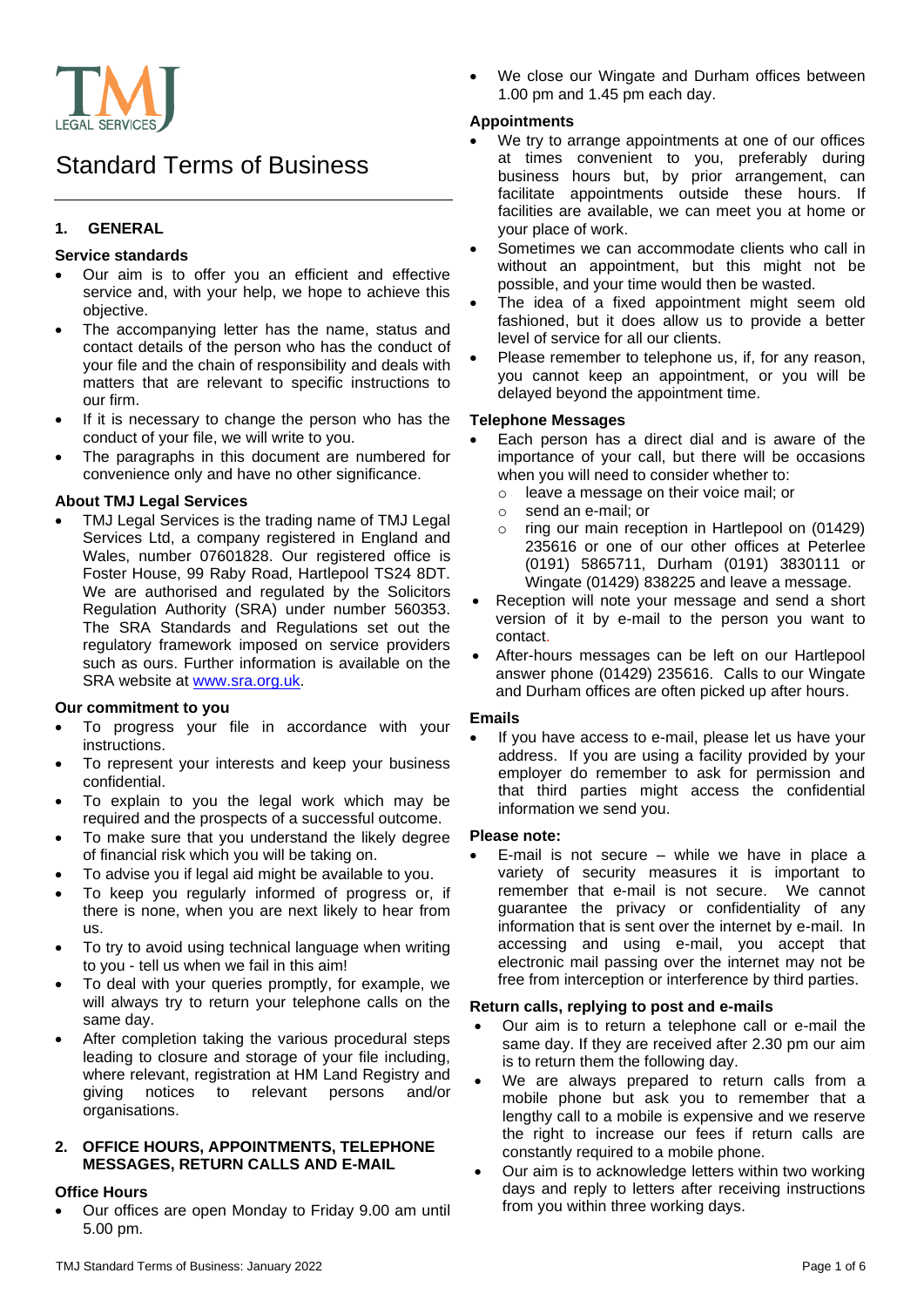#### **3. IDENTITY, DISCLOSURE AND CONFIDENTIALITY**

- The Money Laundering Regulations 2017 require us to:
	- o obtain information about a client's identity and to verify that information.
	- o obtain identity information about people, for example, third parties such as friends or relatives, providing funds to help with a transaction or beneficiaries receiving money from an estate.
	- o continue to monitor the transaction and keep identity information up to date.
- The minimum requirements are for solicitors to get satisfactory evidence of the identity of their clients. This is because solicitors who deal with money and property on behalf of their client can be used by criminals wanting to launder money.
	- o To comply with the law, we need to get evidence of your identity as soon as possible.
	- o We must be satisfied as to your identity and where you live.
	- o Our practice is to ask clients to produce original documents. A guidance sheet which details the usual documents we find acceptable is available upon request.
	- o If you cannot provide us with the specific identification requested, please contact us as soon as possible to discuss other ways to verify your identity.
- In general, the Code of Conduct for Solicitors states that a client's affairs are confidential and must not be disclosed to a third party without consent. This privilege does not apply when information is given to a legal adviser in connection with fraud or money laundering.

## **Please note**:

- Under the provisions of the Proceeds of Crime Act 2002 a solicitor can be found guilty of a criminal offence for failure to report money laundering to the National Crime Agency (NCA) when they know, suspect or should have known or suspected that money laundering was or is taking place.
- If a report is made to NCA it is an offence to disclose this to the client or any other person.

## **Mortgage Fraud**

- If we are also acting for your proposed lender in your transaction, we have a duty to fully reveal to your lender all relevant facts about the transaction and mortgage. This includes:
	- o Any differences between your mortgage application and information we receive during the transaction.
	- o Any cash back payments or discount schemes that a seller is giving you.

# **4. INFORMATION ABOUT COSTS**

- We provide details of our costs relating to your matter/instructions to our firm in the accompanying **letter**
- If we have given an estimate and have not quoted a fixed fee we have assumed your transaction will proceed without additional work or unduly complex or

time-consuming procedures. We monitor the telephone calls, letters and time spent on your file and other factors including seeing you, talking to witnesses, researching the legal position and background of the case, reading and studying papers and documents, preparing papers for a barrister and court, attending meetings, attending court and corresponding with other parties as appropriate.

- For example, we take into account:
	- o The time spent, any need to carry out work outside normal office hours, the complexity of the issues, the speed at which action has to be taken, specialist expertise, higher levels of client care, the value of the property or other subject matter of your instructions, dealing with third parties by correspondence, telephone or e-mail to resolve issues which arise and could not have been anticipated, issuing frequent reminders by telephone, post or e-mail to third parties, the risks you face and our detailed guidance, additional unforeseen work imposed by a third party: for example a mortgage provider
	- If we need to revise our estimated fee, then we shall write to you and provide reasons for the increase.
		- **■** If we cannot reach agreement with you, we will do no further work and charge you for the work undertaken to date.
		- Should you decide to change solicitors or ask us to release your file we can refuse until money due to us is paid in full.
	- Our aim is to send you a completion statement and invoice as soon as we have full financial information about your transaction.
- If you have entered into a Conditional Fee Agreement/Contingency Fee Agreement you should still refer to the details of how charges are calculated, as these apply equally to work done under a Conditional Fee Agreement/Contingency Fee Agreement but subject to the terms of such an Agreement. Where terms in the Agreement conflict with these Standard Terms of Business or the engagement letter, the terms in the Agreement will take precedence.

## **Very Important**

- If a situation arises and we elect to stop acting for you or must decline to take further instructions an account will be raised for the work done up to that date with, when circumstances allow, a letter giving reasons for our decision and confirmation the solicitor client relationship has ended.
- Our charges for additional work or unduly complex or time-consuming procedures are based on hourly rates reflecting the status of the person acting for you. The current hourly rates applicable to your case or our fixed costs will be set out in the engagement letter.

## **Other Parties Charges and Expenses (Litigation only**)

In some cases, and transactions, a client may be entitled to payment of costs by some other person. It is important that you understand in such circumstances, the other person may not be required to pay all the charges and expenses that you incur with us. You have to pay our charges and expenses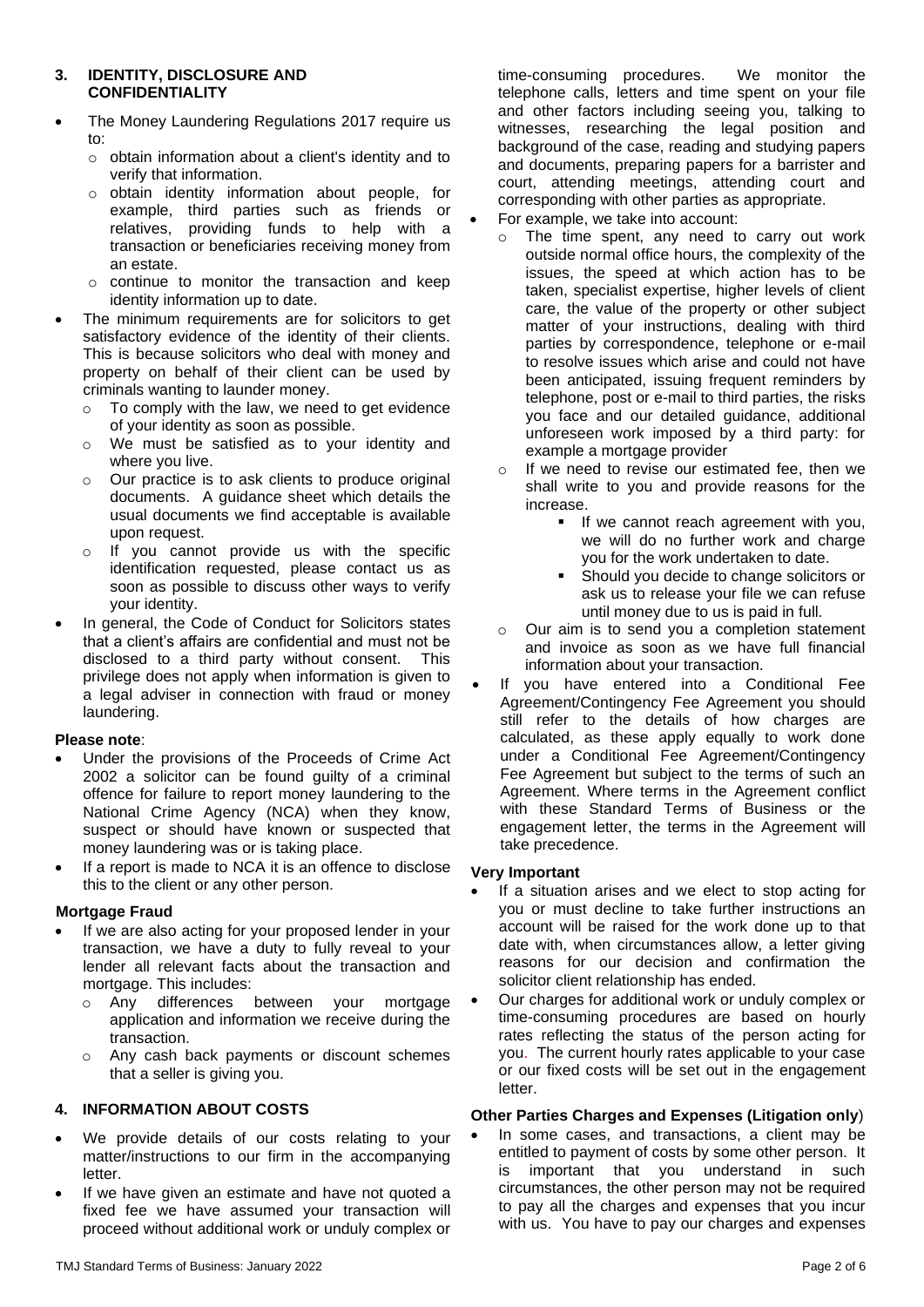in the first place and any amounts that can be recovered will be a contribution towards them. If the other party is in receipt of legal aid no costs are likely to be recovered.

- If you are successful and a court orders another party to pay some or all of your charges and expenses, interest can be claimed on them from the other party from the date of the court order. We will account to you for such interest to the extent that you have paid our charges or expenses on account, but we are entitled to the rest of that interest.
- You will also be responsible for paying our charges and expenses of seeking to recover any costs that the court orders the other party to pay to you.
- A client who is unsuccessful in a court case may be ordered to pay the other party's legal charges and expenses. That money would be payable in addition to our charges and expenses. Arrangements can be made to take out insurance to cover liability for such legal expenses. Please discuss this with us if you are interested in this possibility.

## **5. PAYMENT ARRANGEMENTS**

We either enclose or will forward, at a later date, our standard information sheet detailing the various ways in which money can be paid to us.

#### **Please note:**

- There are differing periods for clearance of funds through the banking system. The SRA Accounts Rules and general terms we have with our bank, Barclays Bank Plc, are clear:
	- o Until payment has cleared, we cannot make any payments against the un-cleared funds. Currently Barclays Bank requires a minimum of seven working days for a cheque to clear.
	- o We have a limit for money laundering and insurance obligations, on cash payments of £2,000 only and this figure is a maximum for all cash payments from you. If you try and avoid this policy by depositing cash directly with our bank, we may decide to charge you for any additional checks we decide are necessary to prove the source of the funds.
	- o All cash payments must be made before 12.00 noon at either our Hartlepool or Peterlee Office.
	- o Where we have to pay money to you, it will be paid by cheque or bank transfer. It will not be paid in cash or to a third party.
	- o We will not pay disbursements on your behalf. A disbursement is a payment to a third party. We always ask you for the money, however small the amount, before making the payment.
- Our fees, plus VAT and disbursements, are payable on delivery of our invoice and by cleared funds and, in the case of a conveyancing matter, before completion.

## **Please note:**

- If we hold money on account we reserve the right to deduct our fees, VAT and any disbursements before paying you the remaining balance
- We do not offer credit and if we do not hold sufficient monies to cover the price; for example, in connection

with a purchase, plus our costs, VAT and disbursements we will not complete the transaction.

#### **Very Important**

- If we are acting for you in a conveyancing transaction we often request mortgage funds the day before completion assuming they will be sent electronically. Although this is unlikely; if payment from the lender is by cheque we will require the funds sooner.
- The lender might charge you interest from the date funds are released to us and because we do not hold the money for more than a few working days we do not pay interest.
- If a balance of money is due from you to complete a matter you must ensure it arrives as cleared funds at least one working day before completion.

## **Late Payments**

• Payment is due to us within 28 days of delivering our bill. If all or part of the bill remains unpaid within 28 days of delivery, interest will be charged on the outstanding amount on a daily basis at 4% over Barclays Bank PLC's base rate from time to time commencing 28 days after delivery of our bill to you.

#### **Please Note**:

- If the work is of a commercial nature we reserve the right to charge interest and penalties under The Late Payment of Commercial Debts (Interest) Act 1998.
- Initial Court issue fees, subsequent court fees and, if allowed, legal costs of recovering the debt will be included in our claim.

#### **Very Important**

- Where payment of whole or part of an amount due to us is unpaid, especially if a disbursement has been paid on your behalf., we will write to you and explain why we have exercised our right to decline to act for you any further.
- Any money received on your behalf will be held in our client account. Subject to certain minimum amounts and period of time the following will apply;

## **6. INTEREST PAYMENT**

The SRA Accounts Rules state that when we hold money in a client account for a client, or for a person funding all or part of your fees, or for a trust, we must account to the client or that person or trust for interest when it is fair and reasonable to do so in all the circumstances. Our policy can be found on our website [www.tmjlegal.co.uk.](http://www.tmjlegal.co.uk/) A copy is available upon request.

#### • **Unclaimed Client Funds**

- o On occasions, there may be a time gap between completion of a matter and file closure. Where we do not have a current address for a client and it would be uneconomic to employ an agent to trace them, we pay the balance, if it is less than £50, to Hartlepool Hospice Ltd registered charity number 510824.
- o If a cheque issued to you by the firm is not presented by you to your bank within six months of the date of issue, and the amount is less than £50, we reserve the right to transfer the whole amount to the firm's nominated charity account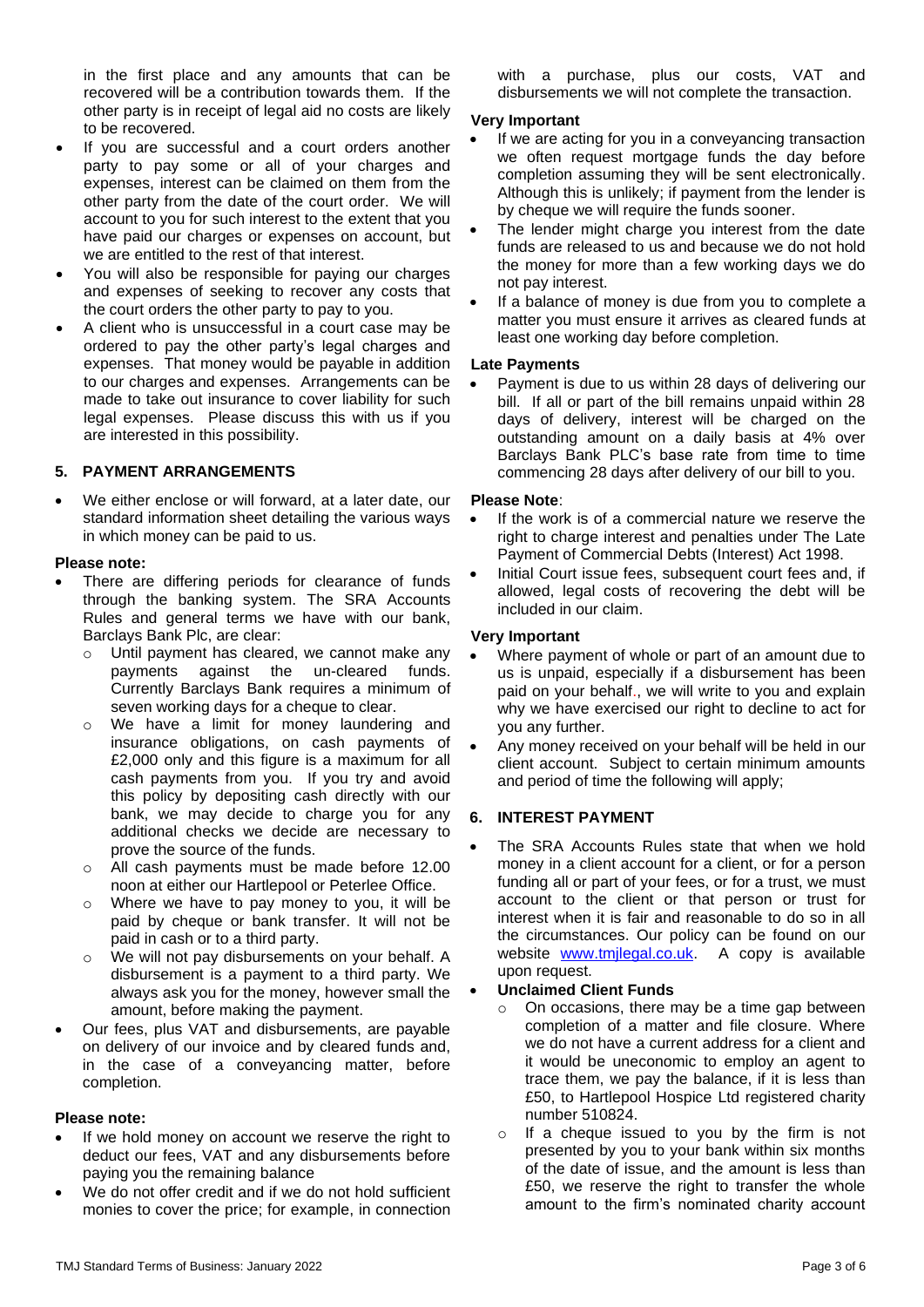(as detailed above), without further reference to you.

# **7. FINANCIAL SERVICES COMPENSATION SCHEME**

- If we hold your money at any time we will take good care of it. We bank with Barclays Bank Plc. We are unlikely to be liable to repay money lost through a banking failure.
- If we do hold any of your money it will have the same protection (up to £85,000) under the Financial Services Compensation Scheme (FSCS) as if you held the money in that bank personally.
- If you hold other personal money in the same bank you should note that the limit of £85,000 applies to the total (money with us and your own personal money). You should be aware that some deposit taking institutions/banks have several brands, i.e. where the same institution is trading under different names. It is important you check either with your bank, the Financial Conduct Authority or a financial adviser for more information. If we have to make a claim under the FSCS in respect of your money we will, subject to your consent, have to give certain information about you to the FSCS to allow it to identify you and disclose the amount you held in our client account.
- You should note, however, that the FSCS will provide a £1 million protection limit for temporary high balances held with a bank, building society or credit union if it fails. Further details relating to what constitutes a temporary high balance and the rules relating to the protection can be found at [www.fscs.org.uk.](http://www.fscs.org.uk/) In the event of a bank failure you agree to us disclosing details to the FSCS.
- •

# **8. TERMINATION**

- You may terminate your instructions to us in writing at any time, but we will be entitled to keep all your papers and documents while there is money owing to us for our charges and expenses.
- In some circumstances, we may consider we ought to stop acting for you, for example, if you cannot give clear or proper instructions on how we are to proceed, or if it is clear you have lost confidence in the way we are carrying out your work.
- We may also decide to stop acting for you if you do not pay an interim bill or comply with our request for a payment on account.
- Please note that if we are also acting for your lender in a Conveyancing transaction, we have a duty to make full disclosure to the lender of all relevant facts relating to you, your purchase and mortgage. This will include disclosure of any discrepancies between the mortgage and application and information provided to us during the transaction and any cashback payments or discount schemes which a seller is providing you. If a conflict arises between our duties to you and our duties to the Lender, we must cease to act for you.

#### **9. LIMITED COMPANIES**

When accepting instructions to act for a limited company, we may require a director and/or controlling shareholder to sign a form of personal guarantee in respect of the charges and expenses of this firm. If such a request is refused, we will be entitled to stop acting and to require immediate payment of our charges on an hourly basis and expenses as set out earlier.

## **10. COMPLAINTS**

- We aim to provide quality legal advice and client care and hope that you will be happy with the service we provide.
- If you are unhappy with any aspect of our service, or about your bill, please contact Keith Morgan – details below.

## **Please Note**:

- We operate an internal complaints' handling system to help us resolve the problem between ourselves. Please immediately contact Keith Morgan at our Head Office (01429) 235616 or if you prefer e-mail; his address is [kmorgan@tmjlegal.co.uk](mailto:kmorgan@tmjlegal.co.uk) or by post to Foster House, 99 Raby Road, Hartlepool TS24 8DT and he will try to resolve any problem quickly.
- Keith will acknowledge your communication in three working days and aim to provide a detailed reply within 28 working days.
- We have eight weeks to consider your complaint. If we have not resolved it within this time, or if you are not happy with our handling of your complaint, you can ask the Legal Ombudsman (PO Box 6806, Wolverhampton, WV1 9WJ, telephone 0300 555 0333, website [www.legalombudsman.org.uk\)](http://www.legalombudsman.org.uk/) to consider your complaint.
- Normally, a complaint to the Legal Ombudsman has to be made within six months of receiving a final written response from us. A complaint should be made within six years from the date of the act or omission about which you are complaining, or three years from the date you should reasonably have known there were grounds for complaint.
- Any barrister or other professional we instruct on your behalf should have their own complaints process. If you are unhappy with their service you can complain to them direct but, if they have not given you that information themselves, please let us know and we can tell you how to make your complaint.

## **Very Important**

- If your complaint is about a bill, you might have the right to object to the bill and apply to the court for an assessment of the bill under Part III of the Solicitors Act 1974. The Legal Ombudsman may not consider a complaint about the bill if you have applied to the court for assessment of the bill.
- The Solicitors Regulation Authority (SRA) can help you if you are concerned about a solicitor's behaviour. This could be for things like dishonesty, taking or losing your money or treating you unfairly because of your age, a disability or other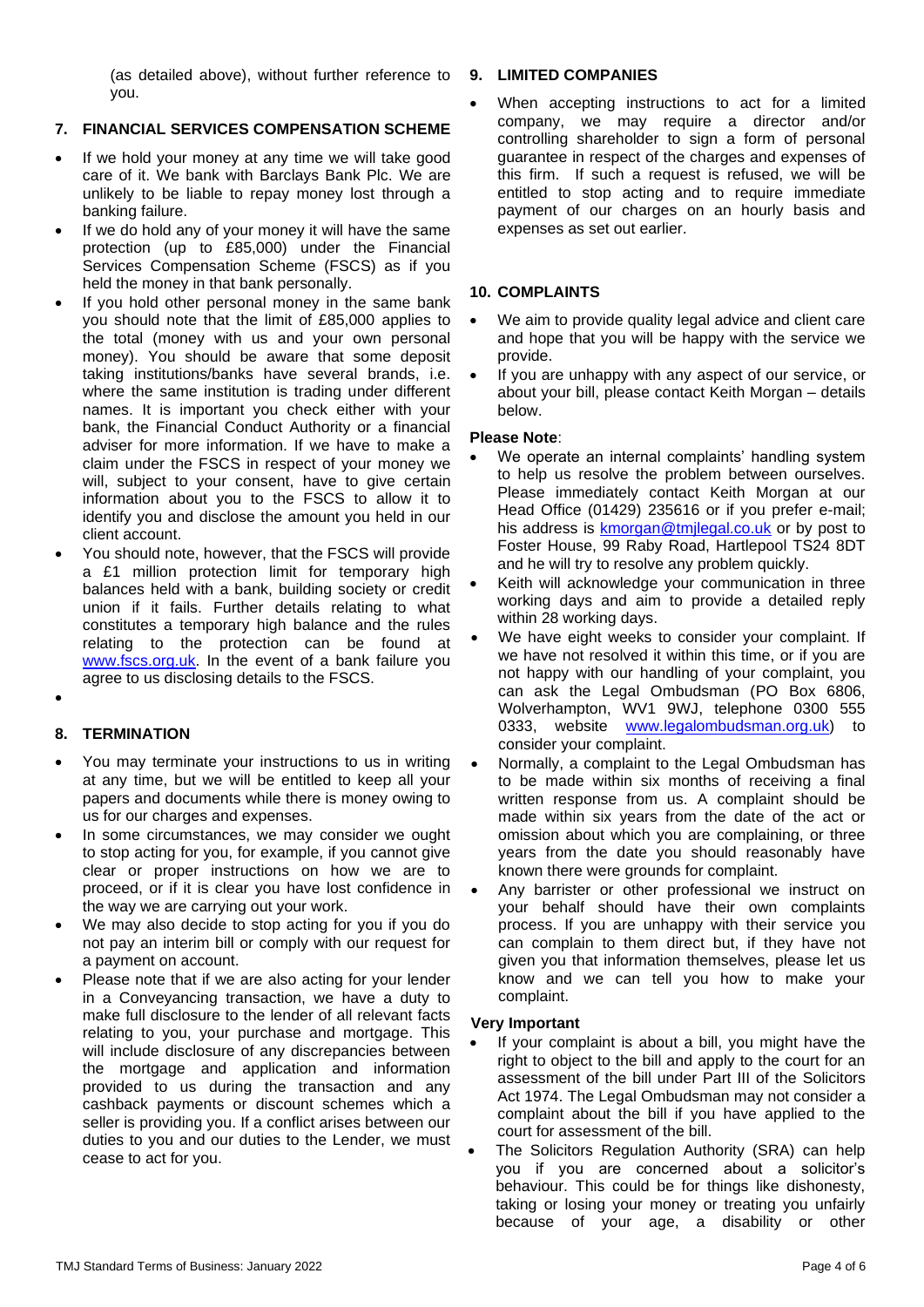characteristic. Please refer to the SRA website at [www.sra.org.uk/consumers/problems/report-solicitor](http://www.sra.org.uk/consumers/problems/report-solicitor) for information on how to raise your concerns.

• Further details of our procedures for handling a complaint are available on request.

## **11. PROFESSIONAL INDEMNITY INSURANCE**

- We hold professional indemnity cover with Pelican Underwriting. Our liability to you for a breach of your instructions shall be limited to £3 million, unless we expressly state a higher amount in the letter accompanying these terms of business.
- We will not be liable for any consequential, special, indirect or exemplary damages, costs or losses or any damages, costs or losses attributable to lost profits or opportunities.
- We can only limit our liability to the extent the law allows. In particular, we cannot limit our liability for death or personal injury caused by our negligence.
- Please ask if you would like us to explain any of the above terms.

# **12**. **EQUALITY AND DIVERSITY**

We are committed to promoting equality and diversity in all our dealings with clients, third parties and employees. Please contact us if you would like a copy of our equality and diversity policy.

#### **13. DATA PROTECTION AND STORAGE OF FILES AND DOCUMENTS**

- We use the information you provide primarily for the provision of legal services to you and for related purposes including updating and enhancing client records, analysis to help us manage our practice, statutory returns and legal/regulatory compliance. Our use of that information is subject to your instructions, data protection law and our duty of confidentiality.
- Please note that our work for you may require us to pass on such information to third parties such as expert witnesses and other professional advisers, including sometimes advisers appointed by another party to your matter. We may also give such information to others who perform services for us, such as typing or photocopying. Our practice may be audited or checked by our accountants or our regulator, or by other organisations. We do not normally copy such information to anyone outside the European Economic Area, however we may do so however when the particular circumstances of your matter so require. All such third parties are required to maintain confidentiality in relation to your files.
- You have a right of access under data protection law to the personal data that we hold about you. We seek to keep that personal data correct and up to date. You should let us know if you believe the information we hold about you needs to be corrected or updated. The person at the firm with overall responsibility for data protection compliance is Clair Dunkerley. The firm is registered with the Information Commissioner. Further information regarding data protection and privacy is available from the Information Commissioner's Office [www.ico.org.uk](http://www.ico.org.uk/)
- Under the General Data Protection Regulation (GDPR) you, as a data subject, have a number of rights. These include the right to be informed, the right of access, the right to rectification, the right to erasure, the right to restrict processing, the right to data portability and the right to object. Further information about these rights is set out on the ICO website referred to above and also in our privacy policy at [www.tmjlegal.co.uk](http://www.tmjlegal.co.uk/)
- We may receive personal data from you for the purposes of our money laundering checks, such as a copy of your passport. These will be processed only for the purposes of preventing money laundering and terrorist financing, or as otherwise permitted by law or with your express consent. You consent to us retaining such data for longer than the five-year statutory period, unless you tell us otherwise.
- If you send us personal data about anyone other than yourself, you will ensure you have any appropriate consents and notices in place to enable you to transfer that personal data to us and so that we may use it for the purposes for which you provide it to us.

# **14. STORAGE OF PAPERS AND DEEDS**

- We keep file papers, except documents you ask us to return to you, for a minimum retention period of seven years. The retention period is dependent on the type of matter and will be specified in our closing letters. After that, storage is on the clear understanding that we have your authority to destroy the file after the stated retention period. This does not apply to documents you ask us to deposit in safe custody.
- We are entitled to keep all your papers and documents while there is still money owed to us for fees and expenses.
- It is not our normal practice to charge for retrieving stored files or other documents in connection with continuing or new instructions to act for you.
- We reserve the right to charge, based on time spent reading papers, writing letters or other work necessary to comply with your instructions.

## **15. DISTANCE SELLING**

- Under the Consumer Contracts Regulations 2013, you have the right to cancel a contract within 14 days without giving any reason. This only applies where contracts are agreed away from our premises or where we are not both physically present.
- To exercise the right to cancel, you must inform us of your decision to cancel the contract by a clear statement (e.g. a letter sent by post, fax or e-mail). To meet the cancellation deadline, it is sufficient for you to send your communication exercising your right to cancel before the cancellation period has expired. If you cancel the contract, and you will then be reimbursed any payments made by you to us.

#### **16. FINANCIAL SERVICES AND INSURANCE DISTRIBUTION**

We are not authorised by the Financial Conduct Authority (FCA). If, while we are acting for you, you